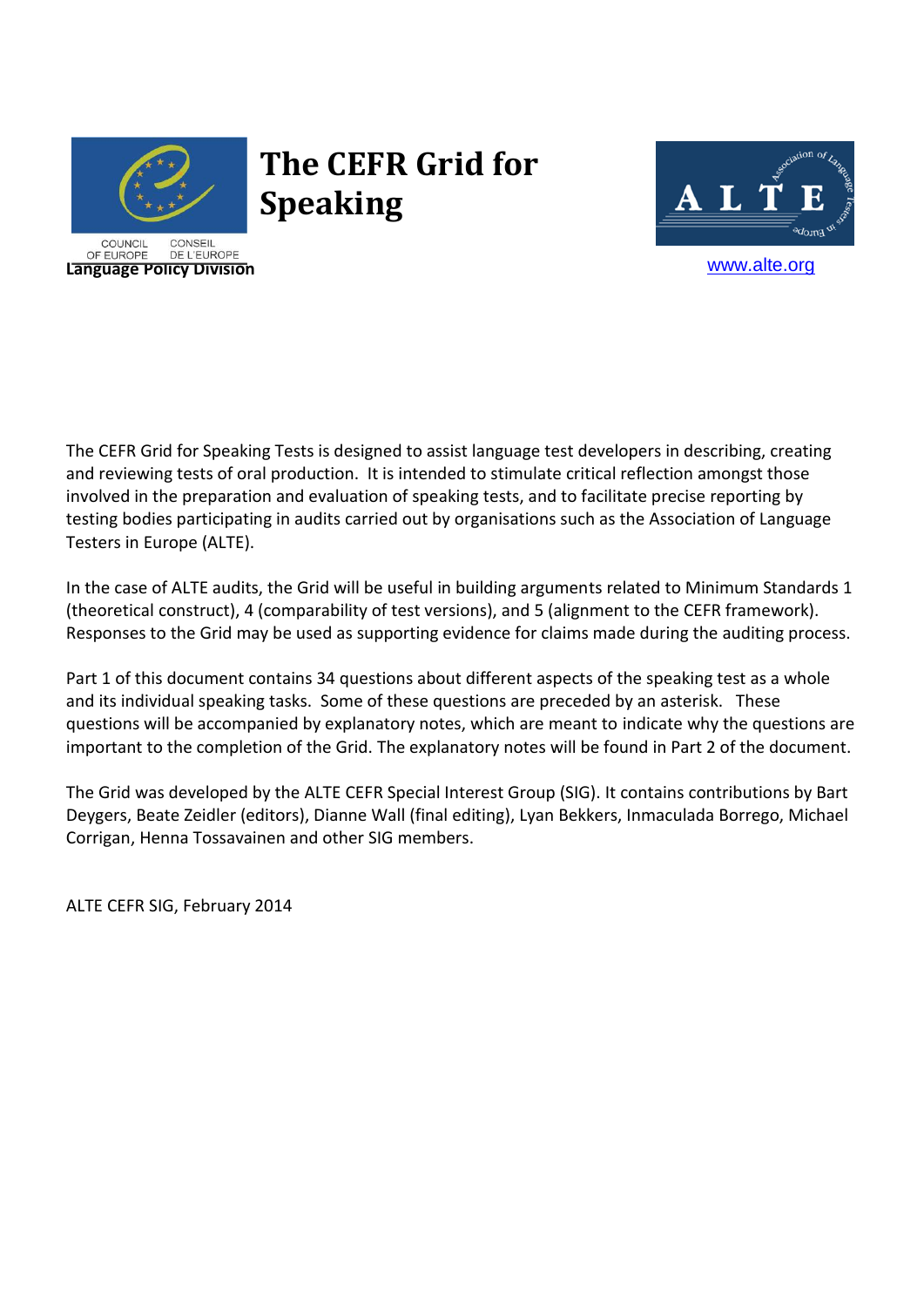#### **PART 1 – THE SPEAKING TEST AS A WHOLE AND COMPONENT SPEAKING TASKS**

## **A THE SPEAKING TEST AS A WHOLE**

#### *1. GENERAL INFORMATION*

- 1 Name of test provider
- 2 Name of test
- 3 Target language
- 4 \*Date of last test revision
- 5 Number of tasks in the
- 6 Duration of the speaking test as a whole
- 7 \*Target CEFR level of the speaking test
- 

11 \*Intended use

(CEFR, p. 183)

speaking component If there is more than one speaking task, complete Section B for each task.

Speaking test duration: approximately minutes This includes minutes of preparation time. o A1 o A2 o B1 o B2 o C1 o C2 8 \*Channel for test delivery o Face to face, and recording o Face to face only, in real time o Audio only, in real time (e.g. telephone conversation) o Audio recording o Video only, in real time (e.g. Skype video) o Video recording (e.g. in web-based test) 9 Test content o General language proficiency test o Language for Specific Purposes test 10 \*Test construct  $\circ$  It is possible to specify the construct(s) that underlie the test.  $\circ$  It is not possible to specify the construct(s) that underlie the test. o Achievement (or progress) test o Diagnostic test

- o Placement test
- o Proficiency test
- o Other use please specify:
- 12 \*Target population o Known
- characteristics o Unknown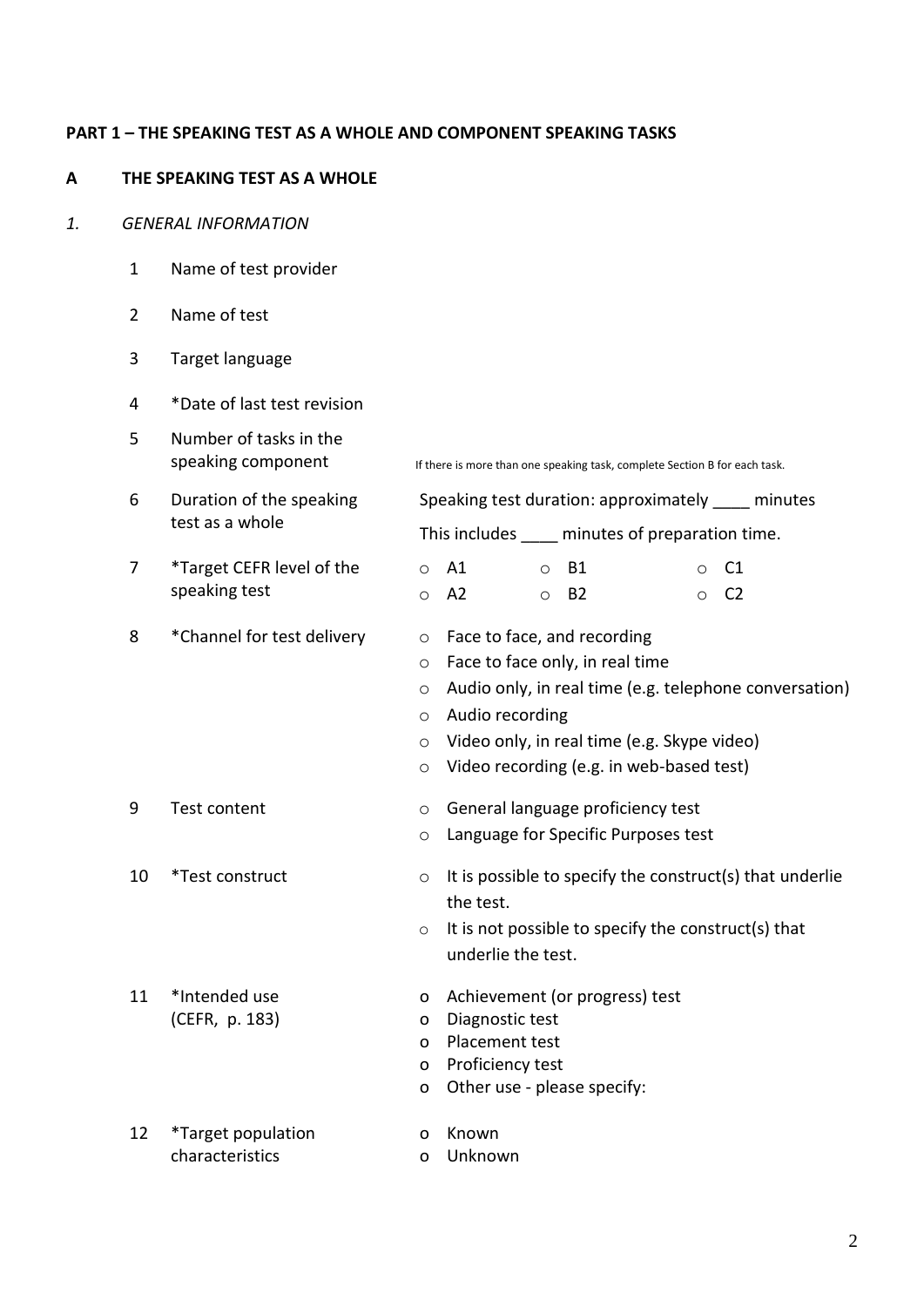*2. RATING* 

|    | 13 | *Rating method                                               | $\circ$ | Holistic                                      |         |                         |
|----|----|--------------------------------------------------------------|---------|-----------------------------------------------|---------|-------------------------|
|    |    |                                                              | $\circ$ | Analytic: band descriptors                    |         |                         |
|    |    |                                                              | $\circ$ | Analytic: checklist                           |         |                         |
|    |    |                                                              | $\circ$ | Other (please specify):                       |         |                         |
|    | 14 | Rating criteria                                              | $\circ$ | Argumentation                                 |         |                         |
|    |    | (Tick all that apply)                                        | $\circ$ | Cohesion and coherence                        |         |                         |
|    |    |                                                              | $\circ$ | Content                                       |         |                         |
|    |    |                                                              | $\circ$ | Interactive communication                     |         |                         |
|    |    |                                                              | $\circ$ | Grammatical accuracy                          |         |                         |
|    |    |                                                              | $\circ$ | <b>Grammatical range</b>                      |         |                         |
|    |    |                                                              | $\circ$ | Lexical accuracy                              |         |                         |
|    |    |                                                              | $\circ$ | Lexical range                                 |         |                         |
|    |    |                                                              | $\circ$ | Pronunciation                                 |         |                         |
|    |    |                                                              | $\circ$ | Other (please specify):                       |         |                         |
|    | 15 | Raters                                                       | $\circ$ | Machine marking                               |         |                         |
|    |    |                                                              | $\circ$ | Manual marking, using ______ raters           |         |                         |
|    |    |                                                              | $\circ$ | Combination                                   |         |                         |
|    | 16 | Is there a procedure in<br>place in case raters<br>disagree? | $\circ$ | Yes                                           |         |                         |
|    |    |                                                              |         | Specify:                                      |         |                         |
|    |    |                                                              | $\circ$ | No                                            |         |                         |
|    | 17 | Are the rating criteria<br>available to the test-<br>taker?  | $\circ$ | The criteria are available on the test paper. |         |                         |
|    |    |                                                              | $\circ$ | The criteria are available elsewhere.         |         |                         |
|    |    |                                                              |         | Specify:                                      |         |                         |
|    |    |                                                              | $\circ$ | No                                            |         |                         |
| 3. |    | <b>FEEDBACK</b>                                              |         |                                               |         |                         |
|    |    |                                                              |         |                                               |         |                         |
|    | 18 | Quantitative feedback<br>for test-takers                     | $\circ$ | <b>CEFR level</b>                             | $\circ$ | Percentage score        |
|    |    |                                                              | $\circ$ | Test-specific grade                           | $\circ$ | Ranking (e.g. quartile) |
|    |    |                                                              | $\circ$ | Pass/fail only                                | $\circ$ | Raw score               |

- o Other (please specify):
- 19 Qualitative feedback o Yes, general feedback
	-
	- o Yes, specific feedback based on criteria
	- o No qualitative feedback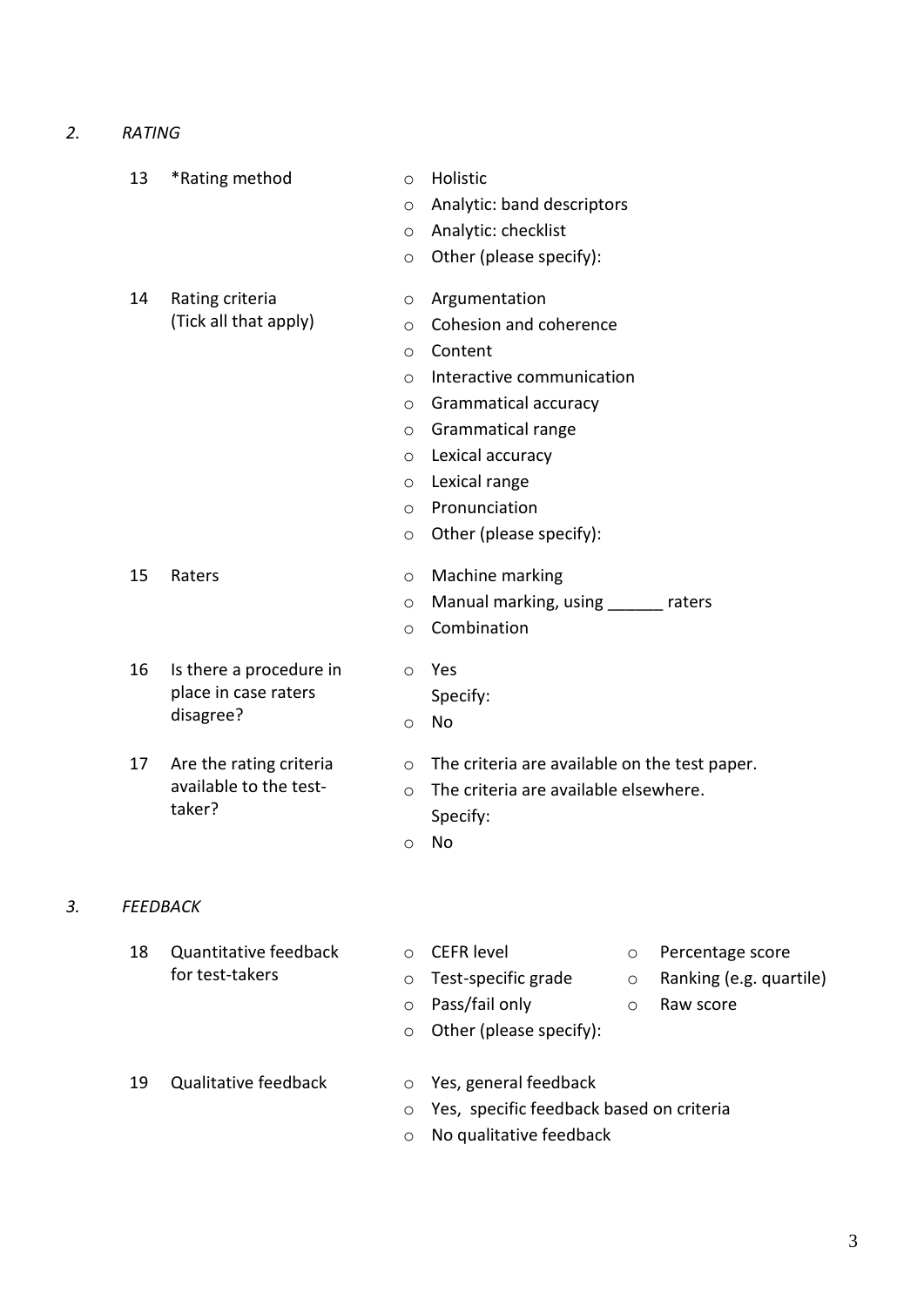# **B COMPONENT TASK/S**

| To which speaking task | Please fill in this section for each component task. |
|------------------------|------------------------------------------------------|
| does this information  |                                                      |
| relate?                |                                                      |

# *1. GENERAL TASK CHARACTERISTICS*

- 20 \*Task topic
- 21 Language of instructions
- 22 Other language used

| 23 | Task duration                           |                               | Task duration: approximately minutes                            |  |  |
|----|-----------------------------------------|-------------------------------|-----------------------------------------------------------------|--|--|
|    |                                         |                               | This includes minutes of preparation time                       |  |  |
| 24 | Is the performance<br>recorded?         | $\circ$<br>$\circ$            | Yes, audio only<br>Yes, video<br>$\circ$ No - face to face only |  |  |
| 25 | *Control/guidance<br>by the task rubric | $\circ$<br>$\circ$<br>$\circ$ | Rigidly controlled<br>Partially controlled<br>Open format       |  |  |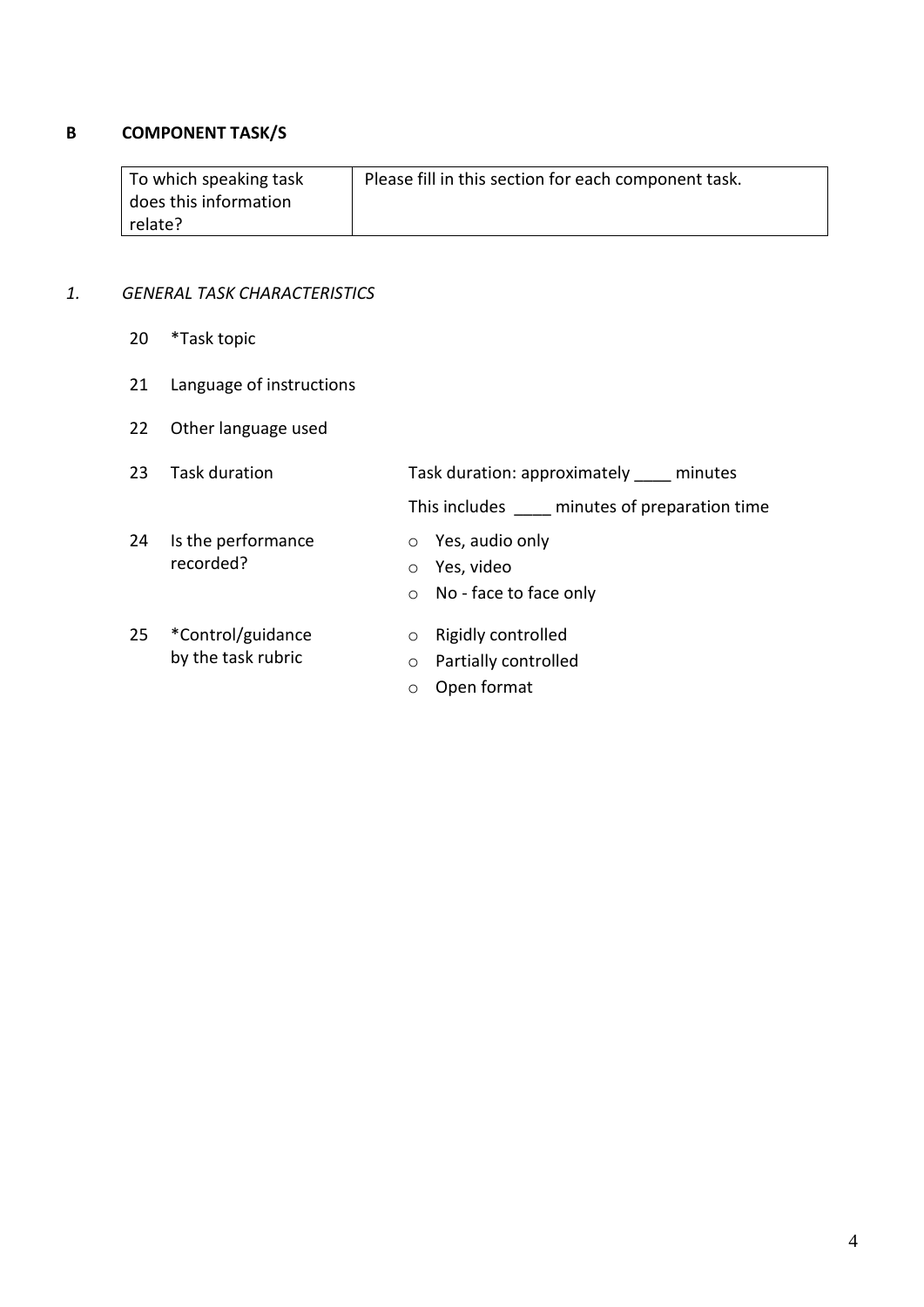- *2. INSTRUCTIONS & PROMPT*
	- 26 Task instructions (Tick at least one.) o Via pictures o Spoken (recorded) o Spoken (real time) o Written 27 \*Language level of task instructions o Below target level o Same as target level o Above target level 28 Type of prompt (Tick at least one.) o Audio o Oral only (real time by examiner) o Picture/drawing/icon o Text o Video 29 \*Interaction required o Interaction with examiner o Interaction with other test-taker(s) o Interaction with recorded prompts o Monologue 30 Discourse type required o Discussion/conversation o Interview o Speech, presentation o Story telling / narration

o Question and answer o Other (please specify.):

5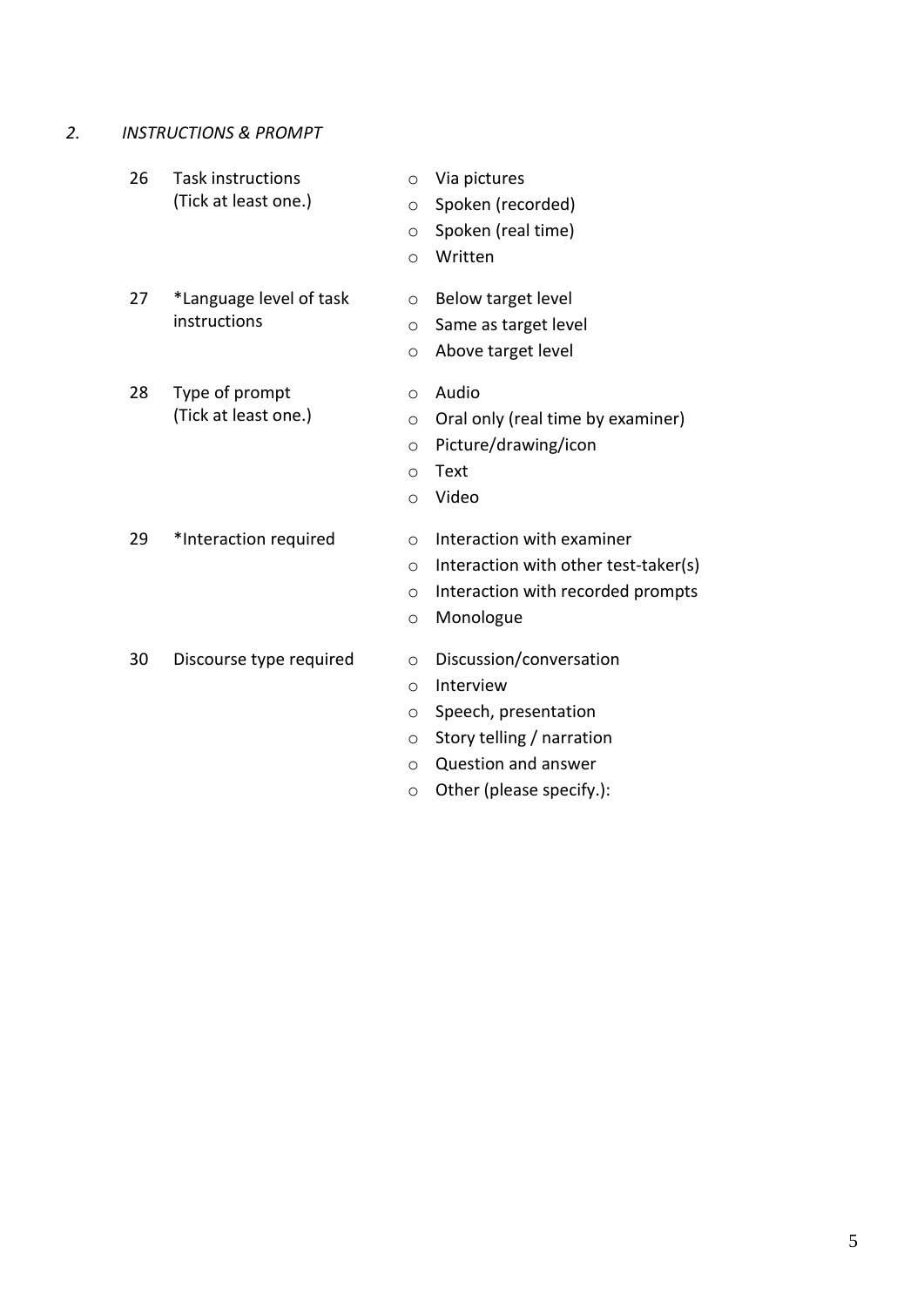*3. EXPECTED RESPONSE* 

| 31 | Response type                             |                                                                         | Short monologue (i.e. words and phrases)<br>Extended monologue (i.e. formal speech)                                                    |
|----|-------------------------------------------|-------------------------------------------------------------------------|----------------------------------------------------------------------------------------------------------------------------------------|
|    |                                           | $\circ$<br>$\circ$                                                      | Short interaction (i.e. words and phrases)<br>Extended interaction (i.e. presentation with<br>questions and answers)                   |
| 32 | *Integration of skills                    | $\circ$<br>$\circ$<br>$\circ$<br>$\circ$                                | None<br>Reading<br>Rated? yes/no<br>Rated? yes/no<br>Writing<br>Listening<br>Rated? yes/no                                             |
| 33 | *Communicative<br>purpose                 | $\circ$<br>$\circ$<br>$\circ$<br>$\circ$                                | Referential (telling)<br>Emotive (reacting)<br>Conative (argumentation, persuasion)<br>Phatic (social interaction)                     |
| 34 | <b>Expected rhetorical</b><br>function(s) | O<br>O<br>$\circ$<br>O<br>$\circ$<br>$\circ$<br>O<br>$\circ$<br>$\circ$ | Argumentation<br>Complaint<br>Description<br>Explanation<br>Instruction<br>Persuasion<br>Report<br>Summary<br>Other (please specify.): |
| 35 | <b>Expected register</b>                  | $\circlearrowright$<br>$\circ$<br>$\circ$                               | Informal<br>Neutral<br>Formal                                                                                                          |
| 36 | Expected level of<br>response             | O<br>$\circ$                                                            | A1<br><b>B1</b><br>C1<br>$\circ$<br>$\circ$<br>A2<br><b>B2</b><br>C <sub>2</sub><br>$\circ$<br>$\circ$                                 |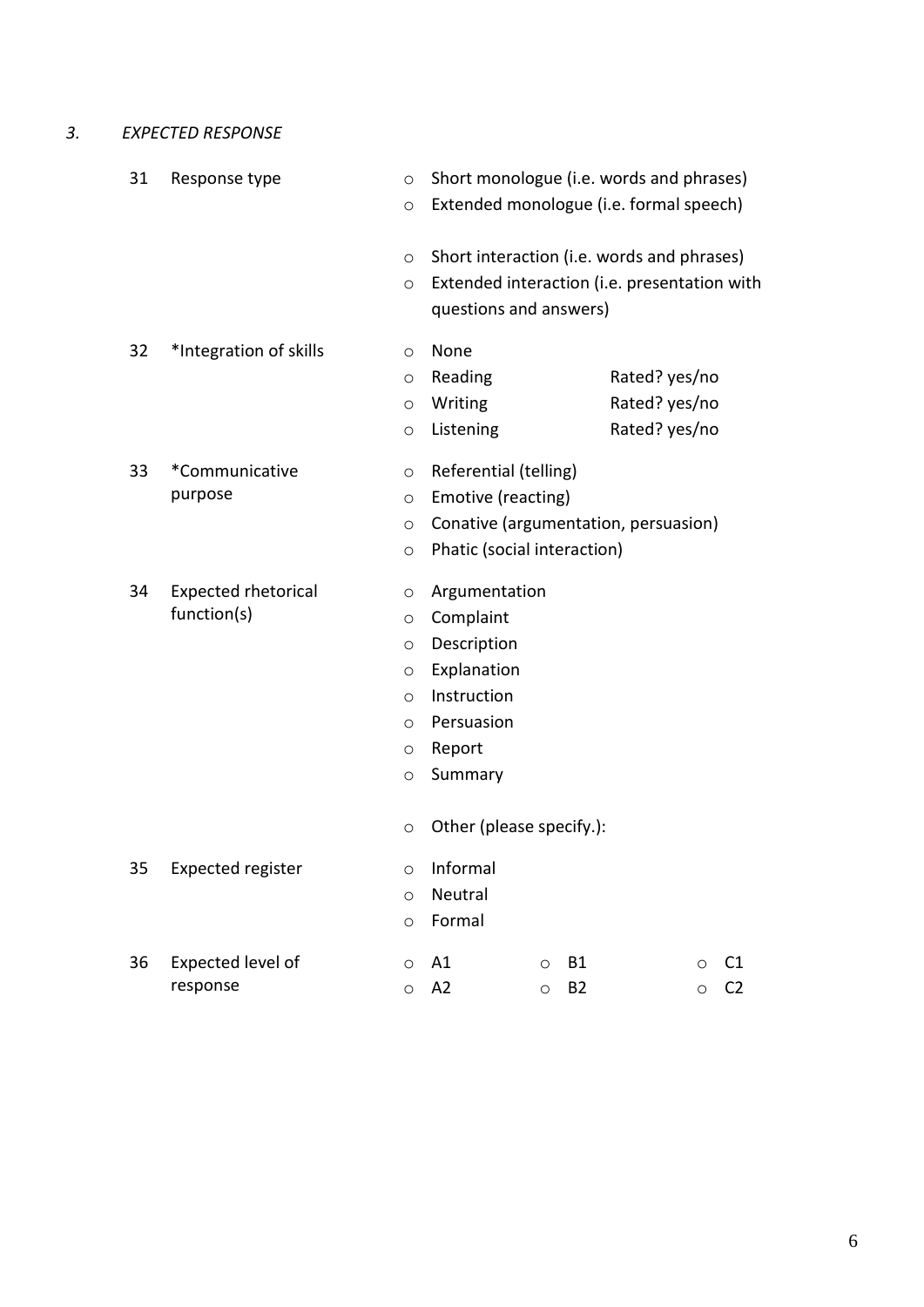# **PART 2 – EXPLANATORY NOTES**

What follows are explanatory notes for some of the questions found in Part 1. The notes are intended to indicate why these questions form part of the Grid and how they may be helpful to test developers.

#### **Question 4. Date of the last test revision**

Changes may have been made in the speaking test since it was originally launched. These changes may seem minor, but even small changes can alter the nature of what is being assessed. This question encourages test developers to think about whether all the changes have been well grounded or whether there are parts of the test where the reasoning behind the changes is not clear.

The following questions may be useful in this process:

- Does the revised test present a different definition or operationalization of the speaking construct?
- Has the purpose of the test changed over time?
- Have there been any changes in the size or nature of the test-taking population?
- Have the nature, definition or weighting of the assessment criteria been altered?

If any revisions have been made to the test, the test developers should be aware of the nature and background of these changes. They should also be able to determine whether the changes have had the desired effect.

# **7. Target CEFR level of the speaking test**

This speaking grid was developed by the ALTE CEFR Special Interest Group (SIG) and consequently refers to the Common European Framework of Reference for Languages quite often.

It is important to know what level a test is supposed to be at when deciding on the input material, rhetorical functions, discourse types and so on. In order to judge whether the test is really at the intended level, it is important to carry out an alignment procedure. The following publications will provide useful guidance:

*Manual for Relating Language Examinations to the Common European Framework of Reference for Languages (CEFR)* Download: [http://www.coe.int/t/dg4/linguistic/manuel1\\_en.asp#Manual](http://www.coe.int/t/dg4/linguistic/manuel1_en.asp#Manual)

Martyniuk, W. (2010). *Aligning Tests with the CEFR: Reflections on Using the Council of Europe's Draft Manual*. Cambridge: Cambridge University Press.

It is of course possible to develop a high-quality language test without linking it to the CEFR. Test developers who follow this route may still find the above publications useful.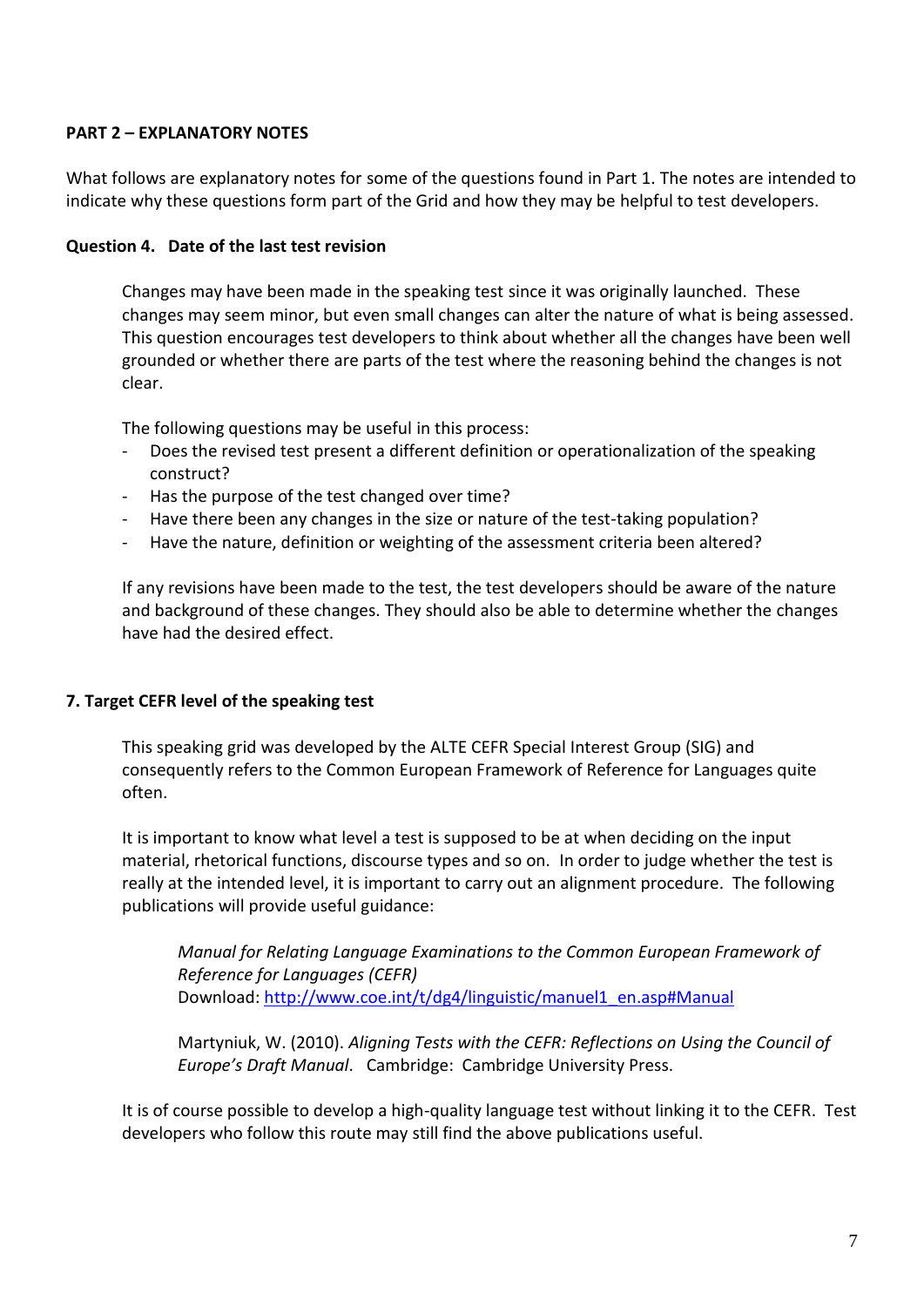#### **8. Channel**

A speaking test can be administered through different channels (means). The choice of channel is determined by the construct, context and purpose of a test. Some channels may seem more realistic or authentic than others, but the final choice is often determined by practical considerations such as costs and technical possibilities.

The channel influences how the test is administered (e.g. should longer responses by recorded?) and marked (how many examiners are required to ensure reliability). It may also influence the test-taker's performance and motivation.

Each test is different, so it is impossible to offer one-size-fits-all solution when it comes to choosing a testing channel.

#### **10. Construct**

The term 'construct' refers to the theory underlying the design of a test – that is, the way the test developers define language ability or the particular aspects of language they are assessing.

It is important for test developers to be explicit about their test construct, as the choice of construct will affect the decisions they make about the content of the test, the types of tasks they give their test-takers, the weighting of different components of the test, the marking criteria, and the boundaries between different levels of ability.

There are different ways of defining language ability. Some experts see language in abstract terms, describing, for example, the competences that test-takers need in order to produce the right kind of language: linguistic competence, sociolinguistic competence, pragmatic competence etc. Others see language in terms of the skills that test-takers need to display. These experts might, for example, look at the skill of speaking and break it down into different subskills. Another way of viewing language is in terms of 'can do' statements – e.g. the test-takers can express simple opinions or requirements in a familiar context.

Test developers may decide to base their tests on any of these constructs or on others that they find in the relevant literature. They may also wish to use a combination of constructs, depending on the purpose of their test.

#### **11. Intended use**

Sometimes the purpose of a test changes over the years, and the purposes for which it is now used do not match the originally intended purpose. This change of purpose may cause methodological, ethical or operational problems. It is important to monitor whether the current use corresponds to the intended use, and what the effect of such a shift may be.

Possible test purposes include: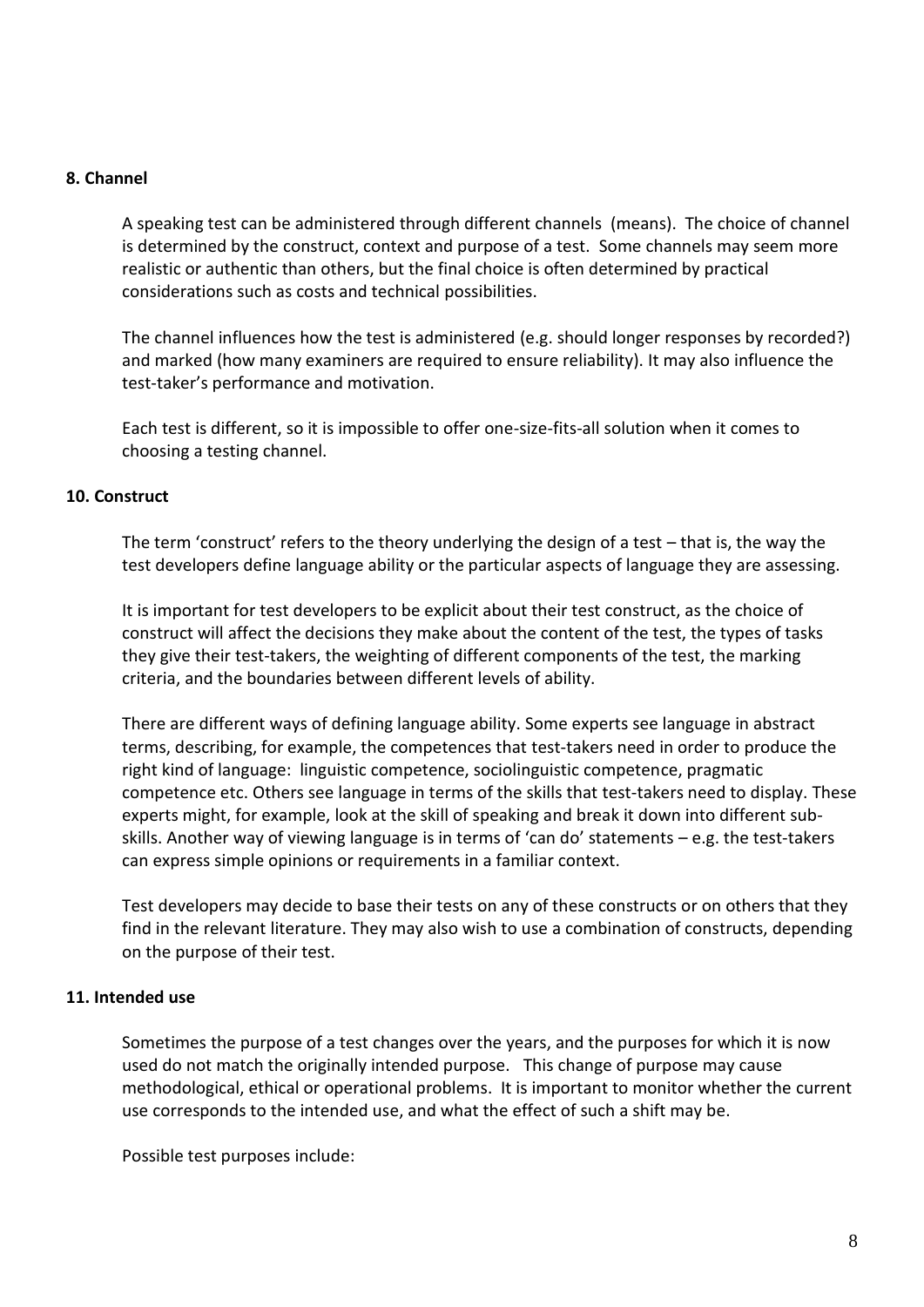- Achievement tests, sometimes called progress tests, which measure what students have learned. 'The content … is generally based on the course syllabus or the course textbook'.
- Diagnostic tests, which 'seek to identify those areas in which a student needs further help'.
- Placement tests, which are 'designed to assess students' levels of language ability so that they can be placed in an appropriate group or class'.
- Proficiency tests, which 'are not based on a particular language programme. They are designed to test the ability of students with different language training backgrounds.' (Alderson, Clapham & Wall 1995, pp. 11-12)

## **12. Target population characteristics**

It is not possible to determine whether a test works as it was intended to unless there is a match between the people who actually take the test and the people for whom it was designed. This is especially important when we talk about test content. It would not be fair, for example, to give a test that was designed for the world of work to a group of schoolchildren. The schoolchildren might have the linguistic ability to answer the questions but not the necessary subject knowledge.

Target population characteristics are also relevant for test statistics, because any sample of the population that you use (e.g. for pretesting) should be representative of the whole of the population.

Target population characteristics that are often analysed include age, gender, level of education, occupation, or type of motivation.

#### **13. Rating method**

In a holistic approach, the test-taker's performance is judged as a whole. The rater does not give separate scores for different features of the performance, such as grammatical control, vocabulary etc.

In an analytic approach the rater gives separate scores for several different language features. This approach recognises that a test-taker's grammar, for example, may be very good, but his/her vocabulary may be weaker.

Analytic raters may use a scale for each language feature, or they may use checklists. Scales may take many forms – e.g. 1 to 9, A to E, A1 to C2. Checklists are often binary – does the testtaker master a particular feature or not?

It has been claimed that the holistic approach more closely resembles how language production is judged in real life, and can be quicker than using an analytic approach. However, analytic marking can offer richer diagnostic information for L2 learners.

There are mixed results from research into the reliability of using the two approaches.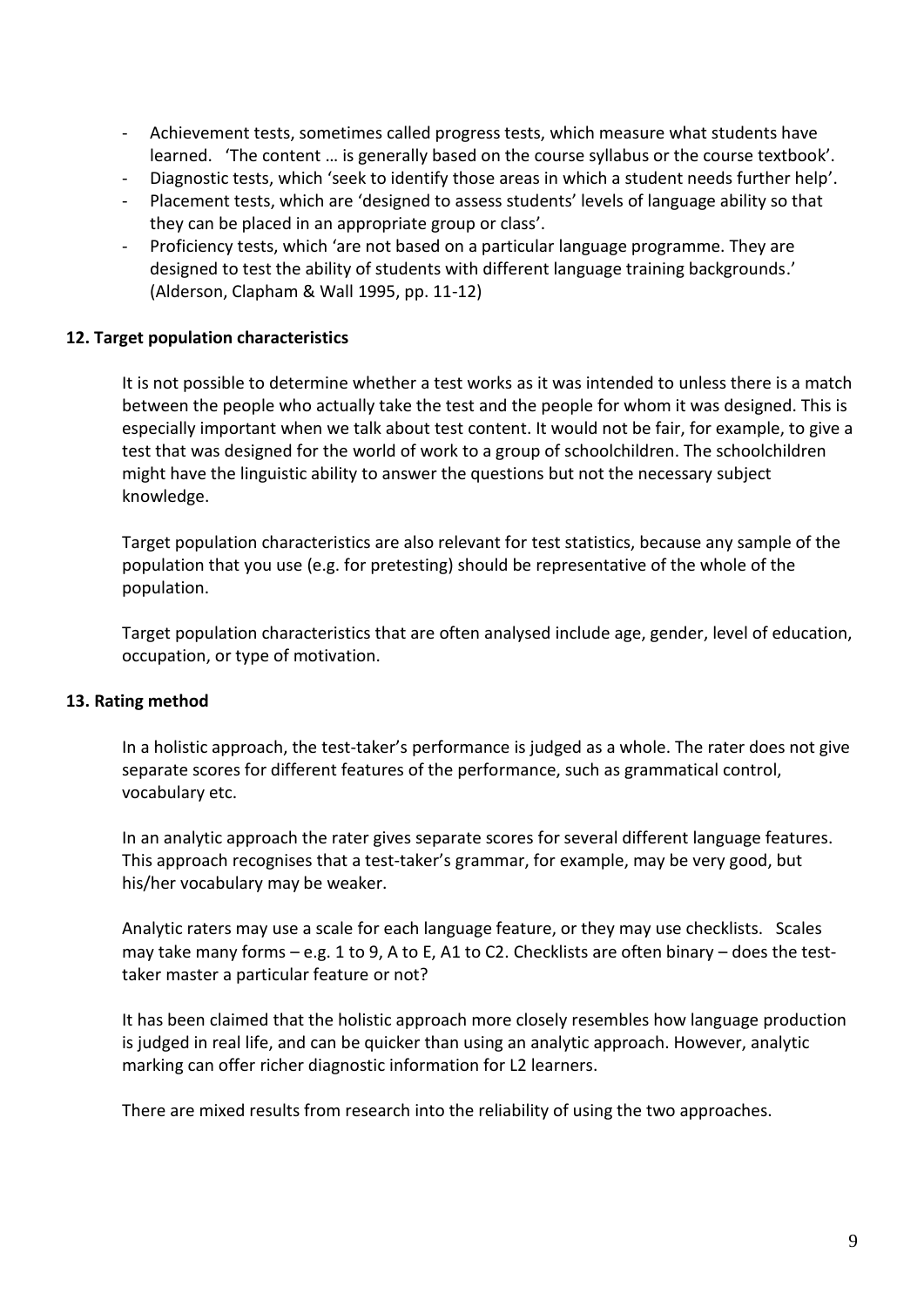#### **20. Task topic**

Different topic choices are possible, depending on the target language use domain, the target population characteristics, and the target language level.

Topics can be classified in different ways. The CEFR (p. 52) presents one influential scheme, which lists fourteen general categories. These categories can be further sub-divided to suit the purpose of the test.

Topics can become more abstract and more complex as the target language level grows more demanding.

By including broad topic categories in the task specifications, the thematic focus of the test can be maintained from one test administration to the next.

#### **25. Control/guidance by the task rubric**

In rigidly controlled tasks the task determines the structure of the test-taker performance, leaving no room for spontaneous interaction. Partially controlled tasks may present a scenario in which the main conversational path is outlined, leaving some room for spontaneous interaction. Tasks with an open format may depend entirely on the interaction between the examiner and the test-taker or may require the test-taker to produce a monologue.

Rigidly controlled tasks may seem inauthentic at times, but they make it easier to compare testtaker performances. Open tasks may seem more authentic, but it can be more difficult to assess the resulting interaction.

#### **27. Language level of task instructions**

Understanding instructions is a prerequisite for adequate task performance. It is paramount that the instructions be clear and easy to follow. Vagueness should be avoided at all cost and the layout should be clear.

If possible, the language in the instructions should be simpler than the language the test-takers are expected to produce. In CEFR terms, instructions should preferably be one CEFR level below the desired level of performance. In some cases the instructions may be written in the testtakers' first language.

#### **29. Interaction type required**

Once test designers have decided on the features of speaking they wish to assess (their construct), they need to think about the types of tasks that will elicit those features. One test may need several interaction types to cover one construct.

If, for example, the construct requires tasks that assess a test-taker's ability to use formal language during a long turn, a monologue might be a suitable interaction type. If, on the other